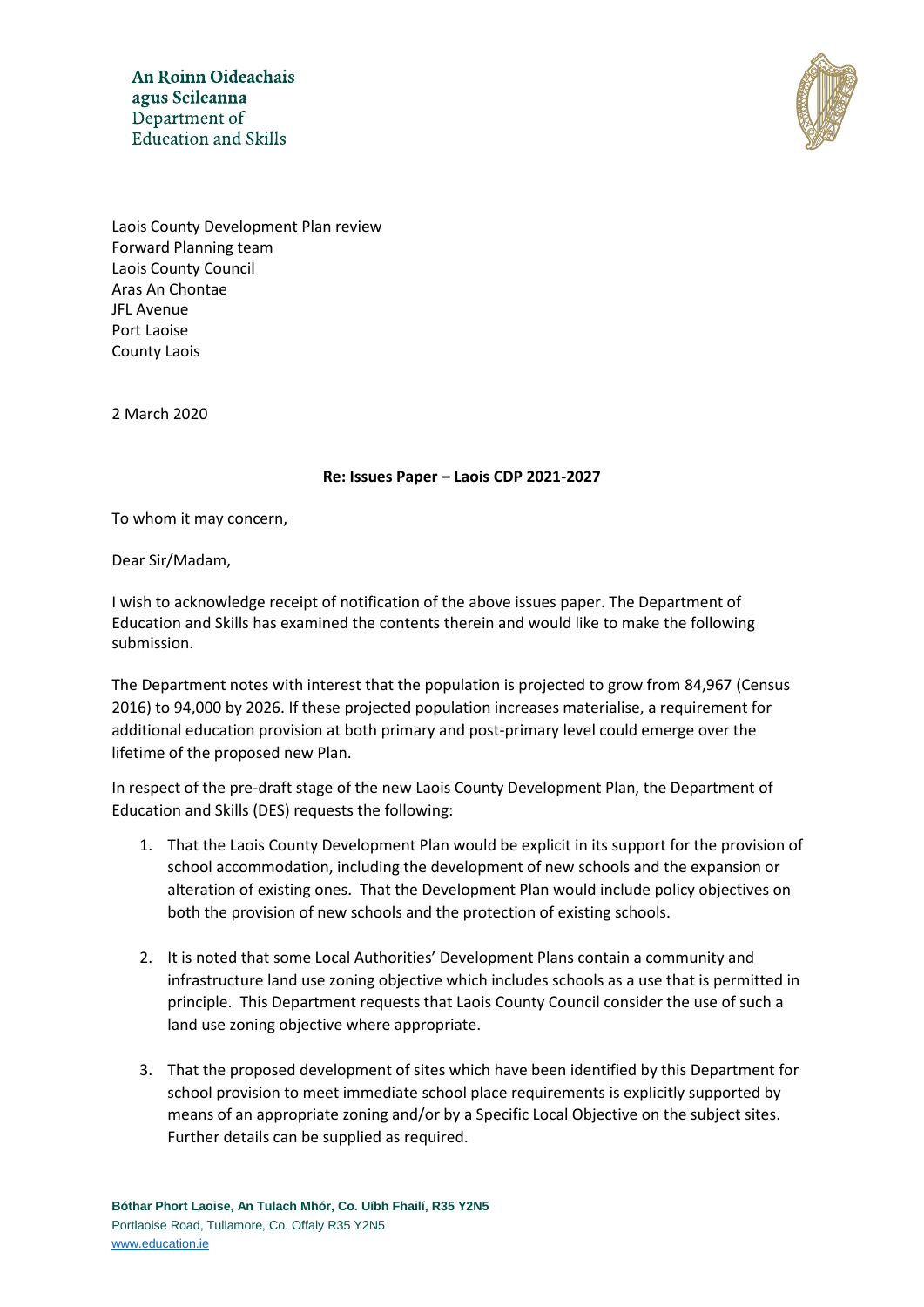

- 4. That Laois County Council would actively facilitate the principle of permitting schools, both permanent and temporary in as many zoning categories as possible.
- 5. The implications of using only mixed-use zoning objectives in established areas on the availability of land for school development should be considered. The identification and implementation of measures to mitigate the risk of the DES having to compete with proposed higher-value development in respect of acquisitions of mixed-use zoned sites would support the achievement of Value for Money for the State. The appropriateness of community and infrastructure zoning objectives should be considered in that context, while still permitting school development under other zoning objectives.
- 6. While it is understood that the primary focus will be the school requirements during the lifetime of the Development Plan, the Department asks that Laois County Council be mindful of possible school requirements beyond that timeframe and protect sufficient land to provide for potential school sites in future Development Plans, in the context of Project 2040 and other long-term population projections as may be relevant.
- 7. That the potential requirement for new schools in existing or established residential areas, which may arise from incremental changes in demographic or residential profile as a result of economic development, regeneration or increase in housing density etc be given full consideration. The Project 2040 goals around densification and infill development will contribute significantly to challenges in providing school accommodation in such established residential areas.
- 8. Zoning for education development adjacent to established schools to facilitate potential future expansion will be critical in meeting school accommodation requirements arising from the incremental changes described above and may, in some instances, present the only viable solution.
- 9. Support for urban-design schools, as per the DES guidelines, in established areas would be welcomed. In particular, measures to facilitate reduced requirements for onsite parking and set-down and to support access to off-site facilities would be beneficial.
- 10. The DES' current Technical Guidance Documents on school site identification and suitability assessment (TGD 25 and TGD 27) can be used to inform the selection of proposed school sites and are available on [www.education.ie](http://www.education.ie/) . Revised guidelines for schools designed for urban sites will be published by the Department in 2020 and Laois County Council should monitor the Department's website as guidelines for school developments may be updated from time to time.
- 11. Laois County Council should consider potential synergies with adjacent facilities in the proposed siting of schools.